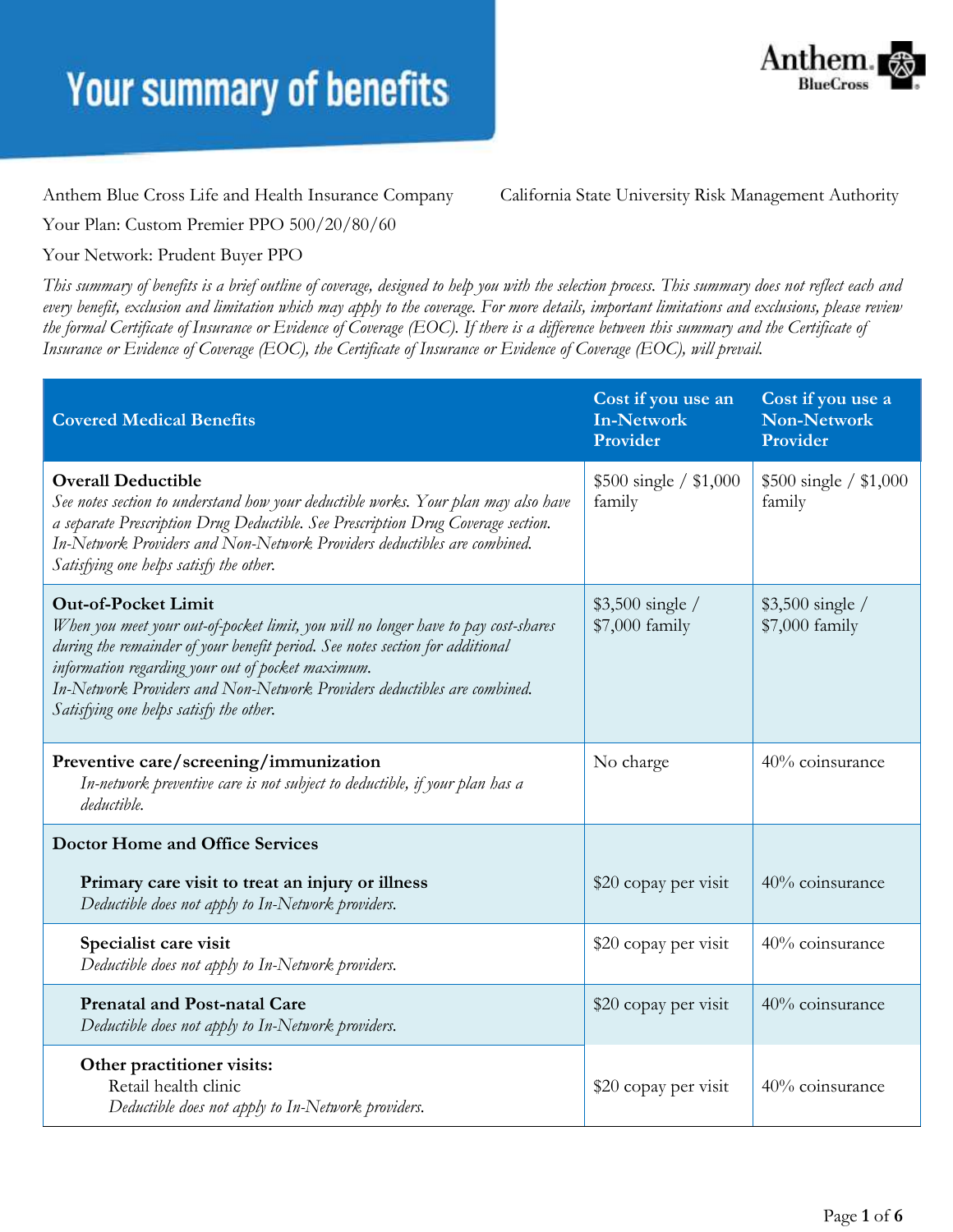| <b>Covered Medical Benefits</b>                                                                                                                                                                        | Cost if you use an<br><b>In-Network</b><br>Provider | Cost if you use a<br>Non-Network<br>Provider |
|--------------------------------------------------------------------------------------------------------------------------------------------------------------------------------------------------------|-----------------------------------------------------|----------------------------------------------|
| Preferred On-line Visit<br>Includes Mental/Behavioral Health and Substance Abuse. Deductible does<br>not apply to In-Network providers.                                                                | \$10 copay per visit                                | 40% coinsurance                              |
| Chiropractor services<br>Coverage for In-Network Provider and Non-Network Provider combined is<br>limited to 30 visit limit per benefit period. Deductible does not apply to In-<br>Network providers. | \$20 copay per visit                                | 40% coinsurance                              |
| Acupuncture<br>Coverage for In-Network Provider and Non-Network Provider combined is<br>limited to 20 visit limit per benefit period. Deductible does not apply to In-<br>Network providers.           | \$20 copay per visit                                | 40% coinsurance                              |
| Other services in an office:                                                                                                                                                                           |                                                     |                                              |
| Allergy testing                                                                                                                                                                                        | 20% coinsurance                                     | 40% coinsurance                              |
| Chemo/radiation therapy                                                                                                                                                                                | 20% coinsurance                                     | 40% coinsurance                              |
| Hemodialysis                                                                                                                                                                                           | 20% coinsurance                                     | 40% coinsurance                              |
| Prescription drugs<br>For the drugs itself dispensed in the office thru infusion/injection                                                                                                             | 20% coinsurance                                     | 40% coinsurance                              |
| <b>Diagnostic Services</b>                                                                                                                                                                             |                                                     |                                              |
| Lab:                                                                                                                                                                                                   |                                                     |                                              |
| Office                                                                                                                                                                                                 | 20% coinsurance                                     | 40% coinsurance                              |
| Freestanding Lab                                                                                                                                                                                       | 20% coinsurance                                     | 40% coinsurance                              |
| <b>Outpatient Hospital</b><br>Coverage for Out-of-Network Provider is limited to \$350 maximum per<br>day.                                                                                             | 20% coinsurance                                     | 40% coinsurance                              |
| X-ray:                                                                                                                                                                                                 |                                                     |                                              |
| Office                                                                                                                                                                                                 | 20% coinsurance                                     | 40% coinsurance                              |
| Freestanding Radiology Center                                                                                                                                                                          | 20% coinsurance                                     | 40% coinsurance                              |
| <b>Outpatient Hospital</b><br>Coverage for Out-of-Network Provider is limited to \$350 maximum per<br>day.                                                                                             | 20% coinsurance                                     | 40% coinsurance                              |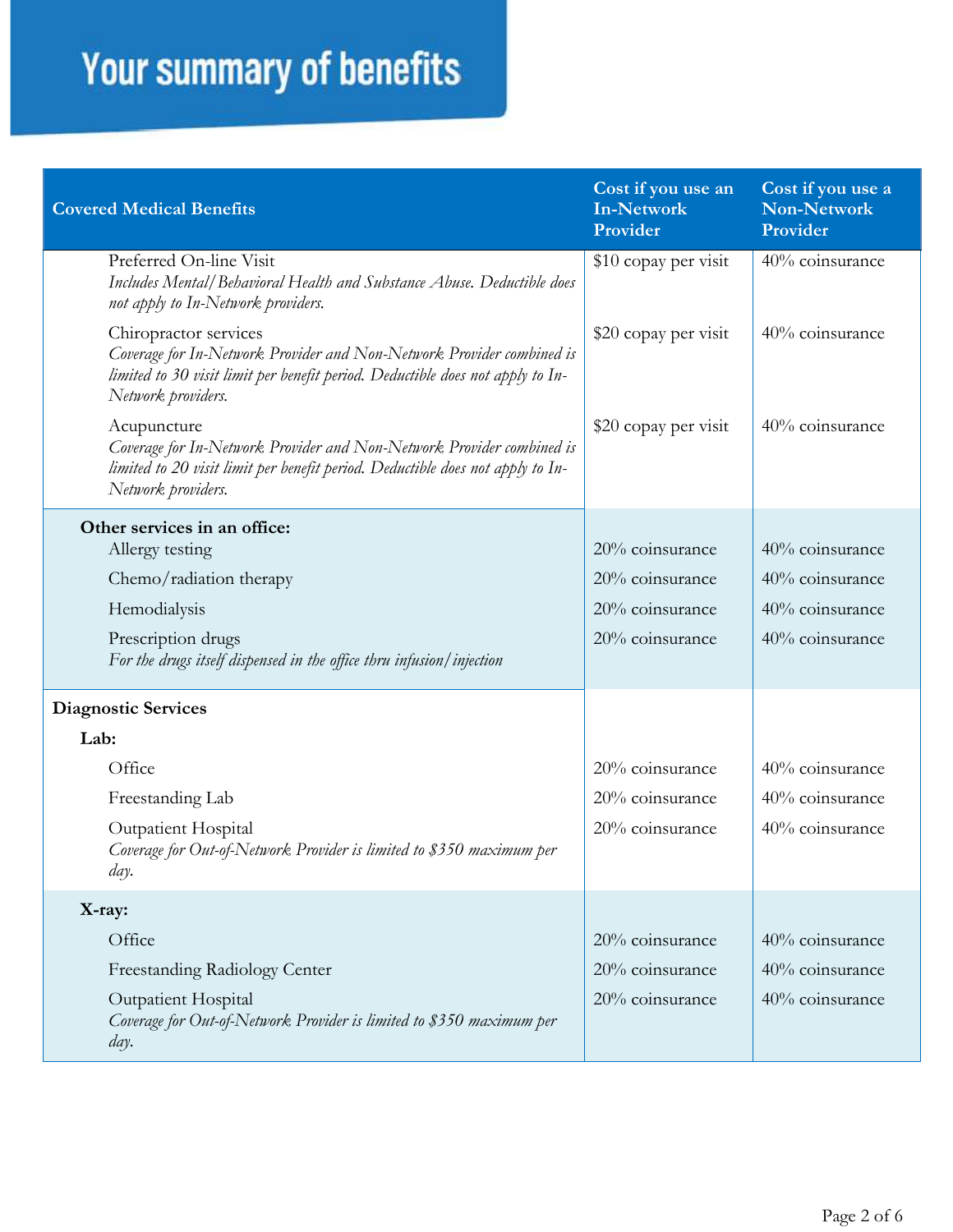| <b>Covered Medical Benefits</b>                                                                                                                                 | Cost if you use an<br><b>In-Network</b><br>Provider | Cost if you use a<br><b>Non-Network</b><br>Provider |
|-----------------------------------------------------------------------------------------------------------------------------------------------------------------|-----------------------------------------------------|-----------------------------------------------------|
| Advanced diagnostic imaging (for example, MRI/PET/CAT<br>scans):                                                                                                |                                                     |                                                     |
| Office<br>Coverage for Out-of-Network Provider is limited to \$800 maximum per test.                                                                            | 20% coinsurance                                     | 40% coinsurance                                     |
| Freestanding Radiology Center<br>Coverage for Out-of-Network Provider is limited to \$800 maximum per test.                                                     | $20\%$ coinsurance                                  | 40% coinsurance                                     |
| Outpatient Hospital<br>Coverage for Out-of-Network Provider is limited to \$800 maximum per test.                                                               | 20% coinsurance                                     | 40% coinsurance                                     |
| <b>Emergency and Urgent Care</b>                                                                                                                                |                                                     |                                                     |
| <b>Emergency room facility services</b><br>This is for the hospital/facility charge only. The ER physician charge may be<br>separate. Copay waived if admitted. | \$50 copay and then<br>20% coinsurance              | Covered as In-Network                               |
| Emergency room doctor and other services                                                                                                                        | 20% coinsurance                                     | Covered as In-Network                               |
| Ambulance (air and ground)                                                                                                                                      | 20% coinsurance                                     | Covered as In-Network                               |
| <b>Urgent Care (office setting)</b><br>Deductible does not apply to In-Network providers.                                                                       | \$20 copay per visit                                | 40% coinsurance                                     |
| <b>Outpatient Mental/Behavioral Health and Substance Abuse</b>                                                                                                  |                                                     |                                                     |
| Doctor office visit<br>Deductible does not apply to In-Network providers.                                                                                       | \$20 copay per visit                                | 40% coinsurance                                     |
| Facility visit:                                                                                                                                                 |                                                     |                                                     |
| Facility fees<br>Coverage for Out-of-Network Provider is limited to \$350 maximum per day.                                                                      | 20% coinsurance                                     | 40% coinsurance                                     |
| <b>Outpatient Surgery</b>                                                                                                                                       |                                                     |                                                     |
| <b>Facility fees:</b>                                                                                                                                           |                                                     |                                                     |
| Hospital<br>Coverage for Out-of-Network Provider is limited to \$350 maximum per day.                                                                           | 20% coinsurance                                     | 40% coinsurance                                     |
| Freestanding Surgical Center<br>Coverage for Out-of-Network Provider is limited to \$350 maximum per day.                                                       | 20% coinsurance                                     | 40% coinsurance                                     |
| Doctor and other services                                                                                                                                       | 20% coinsurance                                     | 40% coinsurance                                     |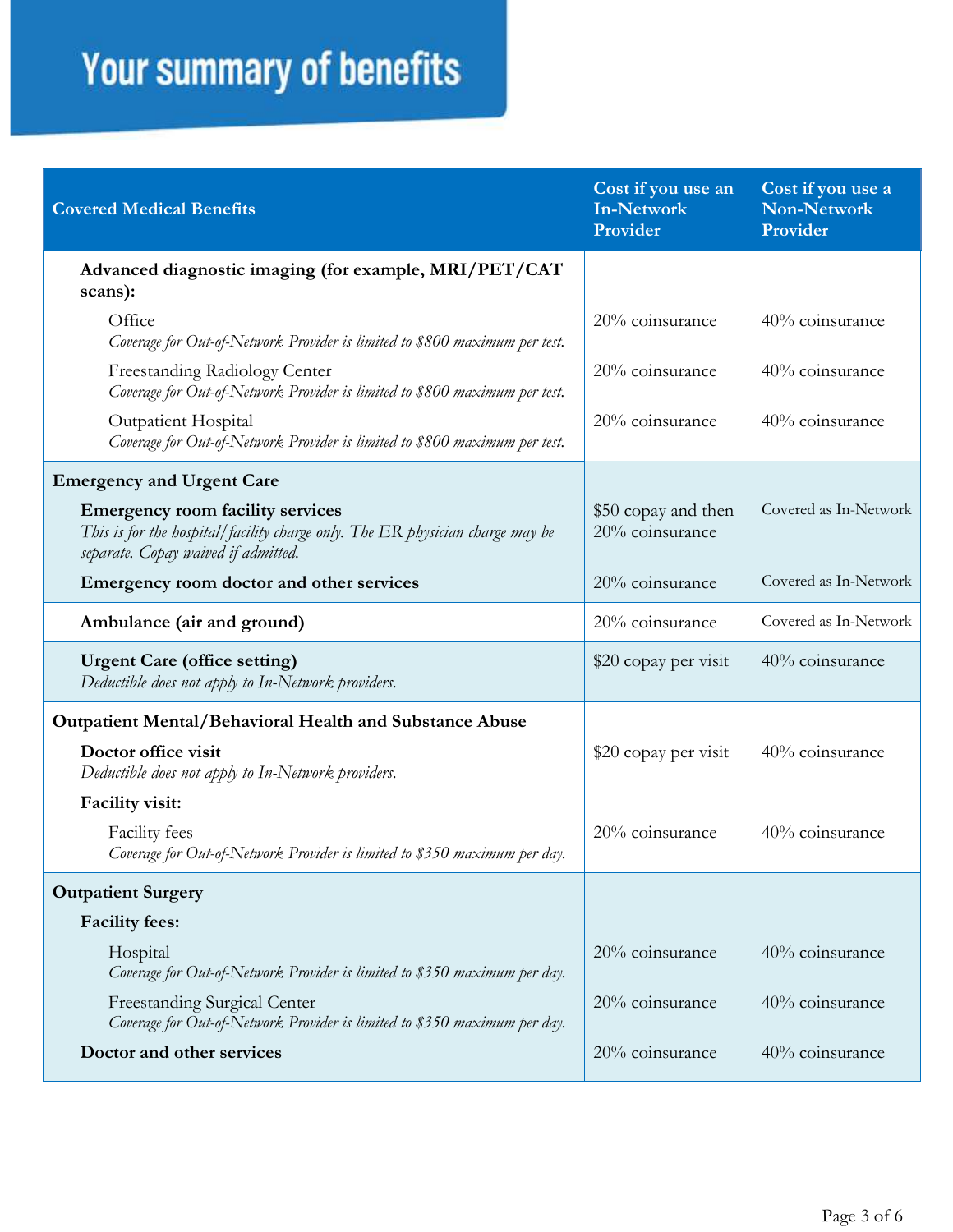| <b>Covered Medical Benefits</b>                                                                                                                                                                                | Cost if you use an<br><b>In-Network</b><br>Provider | Cost if you use a<br><b>Non-Network</b><br>Provider |
|----------------------------------------------------------------------------------------------------------------------------------------------------------------------------------------------------------------|-----------------------------------------------------|-----------------------------------------------------|
| Hospital Stay (all inpatient stays including maternity, mental /<br>behavioral health, and substance abuse)                                                                                                    |                                                     |                                                     |
| Facility fees (for example, room & board)<br>Co-pay \$500 if you do not receive preauthorization. Coverage for Out-of-<br>Network Provider is limited to \$600 maximum per day for non-emergency<br>admission. | 20% coinsurance                                     | 40% coinsurance                                     |
| Doctor and other services                                                                                                                                                                                      | 20% coinsurance                                     | 40% coinsurance                                     |
| Recovery & Rehabilitation                                                                                                                                                                                      |                                                     |                                                     |
| Home health care<br>Coverage for In-Network Provider and Non-Network Provider combined is<br>limited to 100 visit limit per benefit period.                                                                    | 20% coinsurance                                     | 40% coinsurance                                     |
| Rehabilitation and Habilitation services (for example,<br>physical/speech/occupational therapy):                                                                                                               |                                                     |                                                     |
| Office<br>Costs may vary by site of service.                                                                                                                                                                   | 20% coinsurance                                     | 40% coinsurance                                     |
| Outpatient hospital<br>Coverage for Out-of-Network Provider is limited to \$350 maximum per day.                                                                                                               | 20% coinsurance                                     | 40% coinsurance                                     |
| Cardiac rehabilitation                                                                                                                                                                                         |                                                     |                                                     |
| Office                                                                                                                                                                                                         | 20% coinsurance                                     | 40% coinsurance                                     |
| Outpatient hospital<br>Coverage for Out-of-Network Provider is limited to \$350 maximum per day.                                                                                                               | 20% coinsurance                                     | 40% coinsurance                                     |
| Skilled nursing care (in a facility)<br>Coverage for In-Network Provider and Non-Network Provider combined is limited<br>to 100 day limit per benefit period.                                                  | 20% coinsurance                                     | 40% coinsurance                                     |
| Hospice<br>Deductible does not apply to In-Network providers.                                                                                                                                                  | No charge                                           | 40% coinsurance                                     |
| <b>Durable Medical Equipment</b>                                                                                                                                                                               | 20% coinsurance                                     | 40% coinsurance                                     |
| <b>Prosthetic Devices</b>                                                                                                                                                                                      | 20% coinsurance                                     | 40% coinsurance                                     |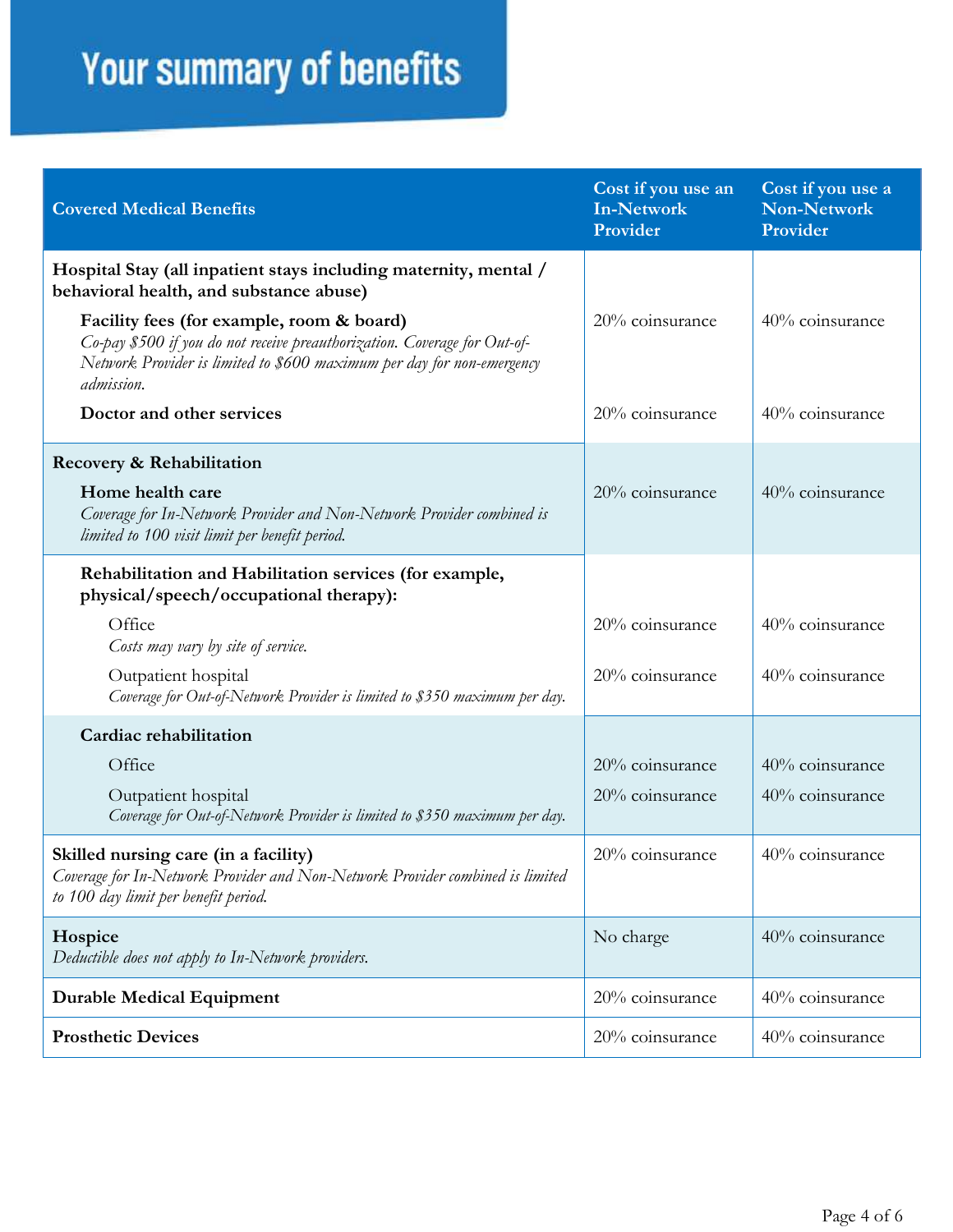#### **Notes:**

- This Summary of Benefits has been updated to comply with federal and state requirements, including applicable provisions of the recently enacted federal health care reform laws. As we receive additional guidance and clarification on the new health care reform laws from the U.S. Department of Health and Human Services, Department of Labor and Internal Revenue Service, we may be required to make additional changes to this Summary of Benefits. This Summary of Benefits, as updated, is subject to the approval of the California Department of Insurance and the California Department of Managed Health Care (as applicable).
- In addition to the benefits described in this summary, coverage may include additional benefits, depending upon the member's home state. The benefits provided in this summary are subject to federal and California laws. There are some states that require more generous benefits be provided to their residents, even if the master policy was not issued in their state. If the member's state has such requirements, we will adjust the benefits to meet the requirements.
- The family deductible and out-of-pocket maximum are embedded meaning the cost shares of one family member will be applied to the individual deductible and individual out-of-pocket maximum; in addition, amounts for all family members apply to the family deductible and family out-of-pocket maximum. No one member will pay more than the individual deductible and individual out-of-pocket maximum.
- All medical services subject to a coinsurance are also subject to the annual medical deductible.
- Annual Out-of-Pocket Maximums includes deductible, copays and coinsurance.
- For plans with an office visit copay, the copay applies to the actual office visit and additional cost shares may apply for any other service performed in the office (i.e., X-ray, lab, surgery), after any applicable deductible.
- Preventive Care Services includes physical exam, preventive screenings (including screenings for cancer, HPV, diabetes, cholesterol, blood pressure, hearing and vision, immunization, health education, intervention services, HIV testing) and additional preventive care for women provided for in the guidance supported by Health Resources and Service Administration.
- For Medical Emergency care rendered by a Non-Participating Provider or Non-Contracting Hospital, reimbursement is based on the reasonable and customary value. Members may be responsible for any amount in excess of the reasonable and customary value.
- If your plan includes an emergency room facility copay and you are directly admitted to a hospital, your emergency room facility copay is waived.
- If your plan includes out of network benefit and you use a non-network provider, you are responsible for any difference between the covered expense and the actual non-participating providers charge.
- When using Non-PPO and Other Health Care Providers, members are responsible for any difference between the covered expense '&' actual charges, as well as any deductible '&' percentage copay.
- Non-emergency, out-of-network air ambulance services are limited to Anthem maximum payment of \$50,000 per trip.
- Certain services are subject to the utilization review program. Before scheduling services, the member must make sure utilization review is obtained. If utilization review is not obtained, benefits may be reduced or not paid, according to the plan.
- Certain types of physicians may not be represented in the PPO network in the state where the member receives services. If such physician is not available in the service area, the member's copay is the same as for PPO (with and without pre-notification, if applicable). Member is responsible for applicable copays, deductibles and charges which exceed covered expense.

Anthem Blue Cross is the trade name of Blue Cross of California. Anthem Blue Cross and Anthem Blue Cross Life and Health Insurance Company are independent licensees of the Blue Cross Association. ® ANTHEM is a registered trademark of Anthem Insurance Companies, Inc. The Blue Cross name and symbol are registered marks of the Blue Cross Association.